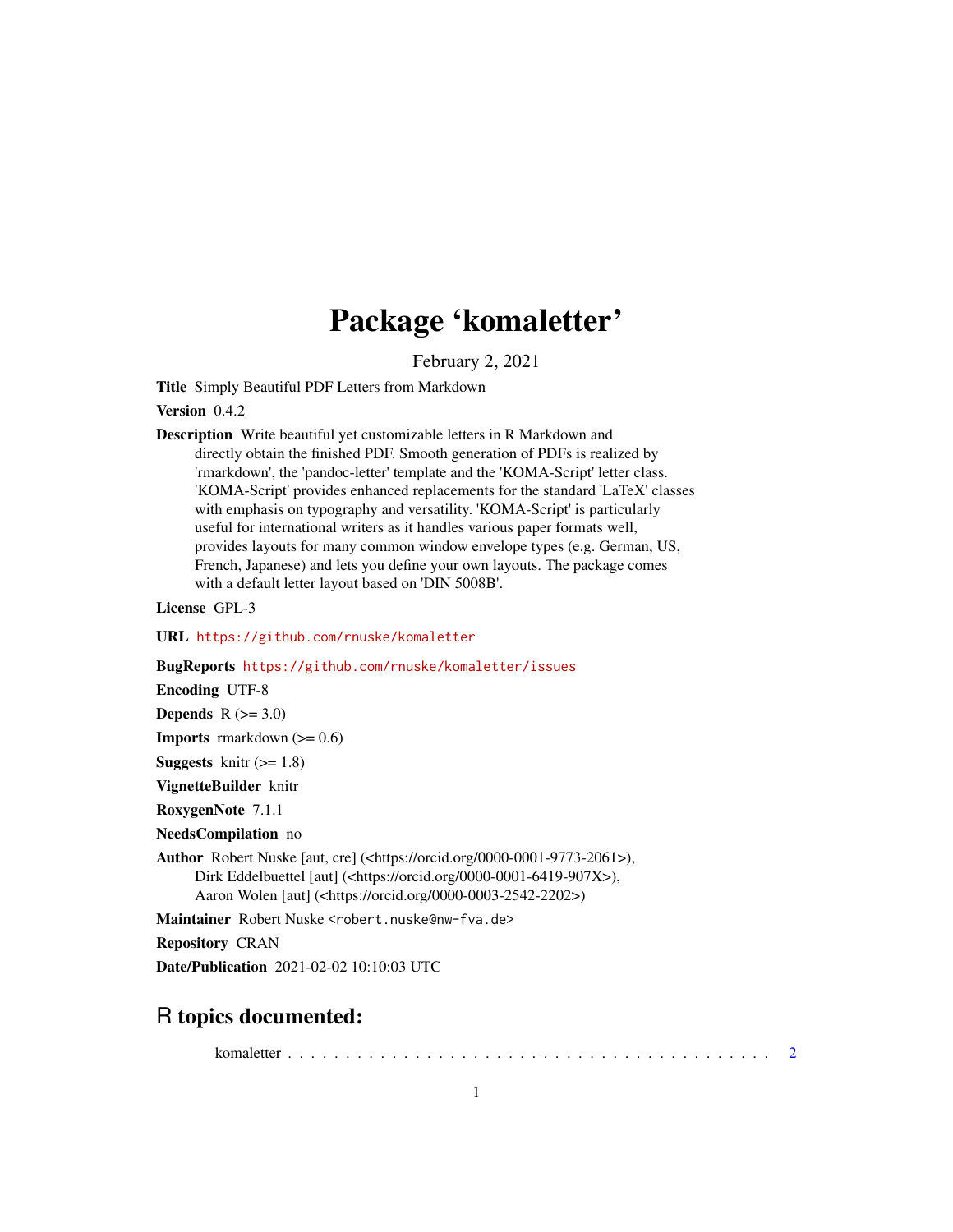#### <span id="page-1-0"></span>**Index** [4](#page-3-0)

#### Description

A format for LaTeX letters via R Markdown using the KOMA-Script class 'scrlttr2'. It provides layouts for many different window envelope types (German, US, French, Japanese, ...) and lets you define customized layouts.

#### Usage

komaletter(..., keep\_tex = FALSE)

#### Arguments

| $\cdot$ $\cdot$ $\cdot$ | Additional arguments to rmarkdown::pdf_document()                                                |
|-------------------------|--------------------------------------------------------------------------------------------------|
| keep_tex                | A boolean toggle to select whether intermediate LaTeX files are to be kept,<br>defaults to FALSE |

#### Value

R Markdown output to pass to [rmarkdown::render\(\)](#page-0-0)

#### Letter features

Various aspects of the letter can be customized via the following variables in the R Markdown document metadata (aka YAML header).

Although it rarely makes sense to write a letter without sender and recipient, a komaletter can be constructed by merely specifying the output format. All other variables are optional.

Most commonly used variables:

| <b>Variable</b>  | <b>Description</b>                                                                                       |
|------------------|----------------------------------------------------------------------------------------------------------|
| author           | Writer of the letter.                                                                                    |
| return-address   | Address of the sender; takes a list for a multi-line address.                                            |
| address          | Name and address of the recipient; takes a list.                                                         |
| date             | Custom date; if not specified, current date will be inserted.                                            |
| subject          | Subject line.                                                                                            |
| opening          | Text for the salutation.                                                                                 |
| closing          | Text for the complementary close, like: Best regards.                                                    |
| signature        | Text (e.g. your name) or an image of your signature with "\\includegraphics{sig.png}".                   |
| signature-before | Adjust vertical space between closing and signature by specifying a length such as $2mm$ or "0.5\\base1i |

All variables understood by rmarkdown's pdf\_document format may be used in addition to the komaletter variables defined in the following table to further customize your letter. For modifica-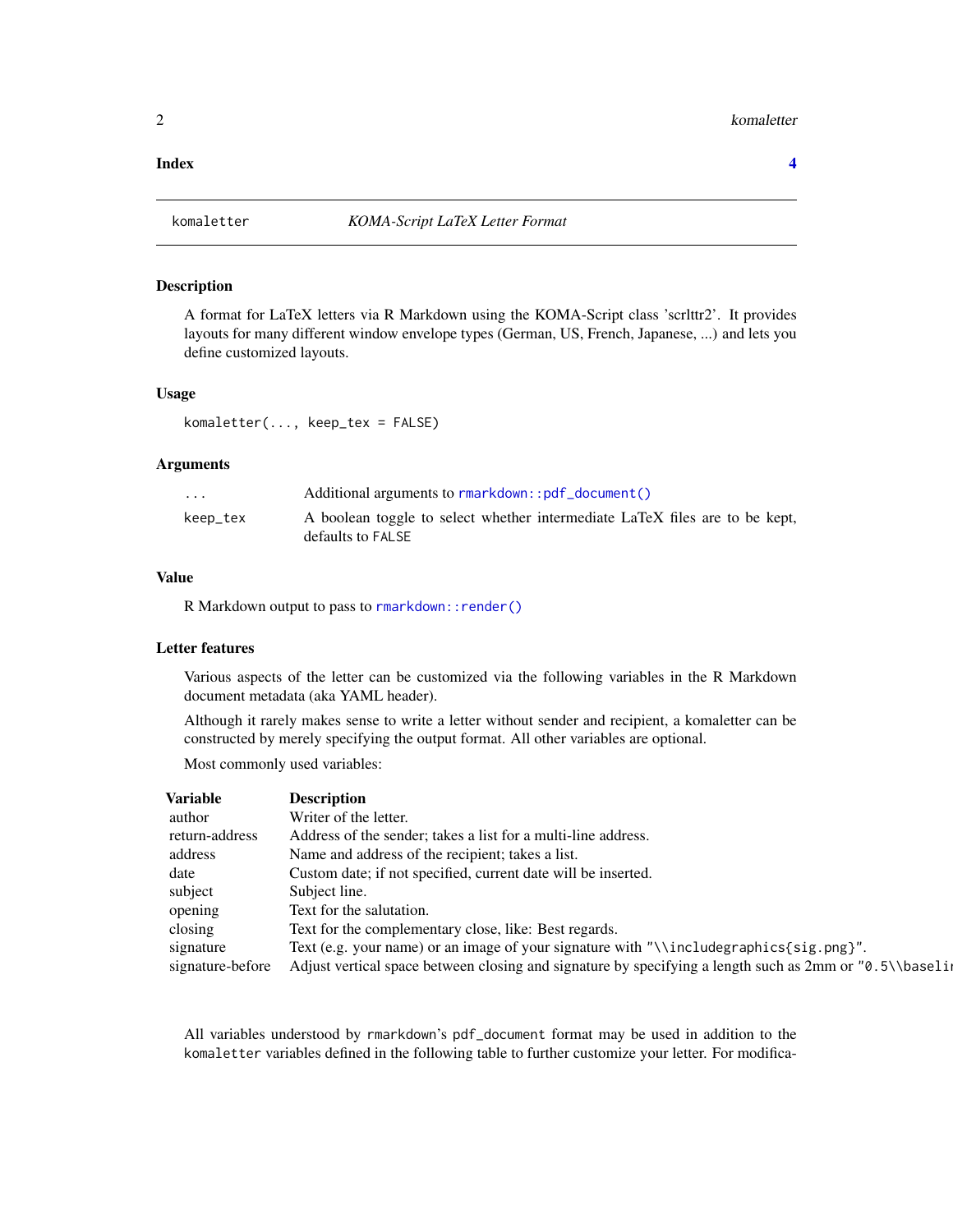#### komaletter 3

tions of the layout please refer to the vignette "Introduction to komaletter".

Further variables defined by komaletter:

| Variable     | <b>Description</b>                                                                                                |
|--------------|-------------------------------------------------------------------------------------------------------------------|
| lco          | Letter Class Option File. Either name of a standard KOMA-Script LCO (e.g. DIN, SN, ) or path to custom LC         |
| lang         | Language code according to BCP $47$ (e.g. en or en-GB).                                                           |
| papersize    | Size of paper eg. a4, letter.                                                                                     |
| return-phone | Phone number of sender used in letter head.                                                                       |
| return-email | Email address of sender used in letter head.                                                                      |
| return-url   | Website of sender used in letter head.                                                                            |
| return-short | Shorter version of return address only used in window (see vignette letter_example4).                             |
| place        | Sender's place used near date.                                                                                    |
| yourref      | Addressee's reference as part of reference line.                                                                  |
| yourmail     | Date of addressee's referenced mail as part of reference line.                                                    |
| myref        | Sender's reference as part of reference line.                                                                     |
| customer     | Customer number as part of reference line.                                                                        |
| invoice      | Invoice number as part of reference line.                                                                         |
| cc           | Recipients to be carbon-copied; can take a list.                                                                  |
| encl         | List of enclosures.                                                                                               |
| ps           | Text to be added at the end of the letter as a postscript.                                                        |
| inline-links | If true, do standard inline hyperlinks rather than footnotes (styling is author's job, cf. vignette letter_exampl |
| komaoption   | Specify further KOMA options; takes a list (see KOMA-Script documentation).                                       |
| parskip      | Defines how to mark new paragraphs, e.g. full, half, off (see KOMA-Script documentation).                         |
|              |                                                                                                                   |

The source of the example letter vignettes show several of these options in use.

#### References

JJ Allaire, Yihui Xie, Jonathan McPherson et al. (2020). rmarkdown: Dynamic Documents for R. R package version 2.6. <https://cran.r-project.org/package=rmarkdown>

Aaron Wolen and Andrew Dunning (2017). pandoc-letter. GitHub Repository. [https://github.](https://github.com/aaronwolen/pandoc-letter) [com/aaronwolen/pandoc-letter](https://github.com/aaronwolen/pandoc-letter)

Markus Kohm (2020). KOMA-Script: A versatile LaTeX  $2_{\epsilon}$  bundle. [https://komascript.de/](https://komascript.de/~mkohm/scrguien.pdf) [~mkohm/scrguien.pdf](https://komascript.de/~mkohm/scrguien.pdf)

#### Examples

```
## Not run:
rmarkdown::draft("my_letter.Rmd", template="pdf", package="komaletter")
rmarkdown::render("my_letter.Rmd")
```
## End(Not run)